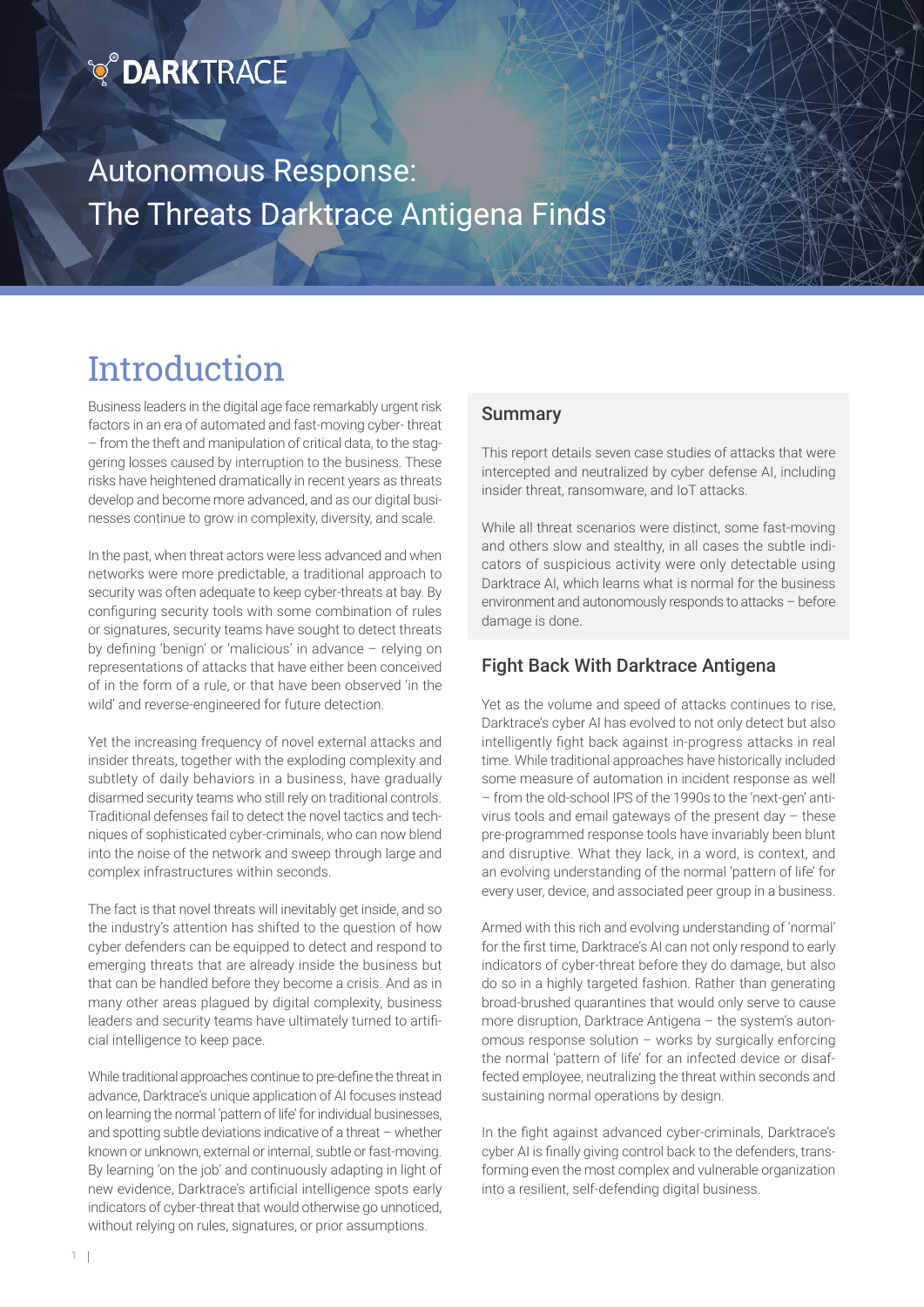## Insider Threat

## *An Insider Scanning the Network for Vulnerabilities*

### Malicious and Persistent

Insider threat represents one of the more dangerous and common attack vectors in the enterprise. These threats originate from disgruntled, careless, or compromised employees who abuse their access to internal systems in varying degrees of severity and malice. At the more insidious end of the spectrum, malicious insiders pose an especially significant threat to the business, as their privileged access and knowledge of the network allow them to undertake extended attack missions and quietly exfiltrate or manipulate critical data without triggering suspicion.

Darktrace's AI identified and neutralized one such malicious insider at a major investment firm in South Africa. The selflearning AI was able to contain a persistent threat as it moved through multiple stages of the attack chain, from reconnaissance to script writes and script execution. By learning 'on the job', Antigena adapted to the threat as it evolved and effectively contained it at each stage.

#### Suspicious Behavior

The reconnaissance stage began with a laptop 'pinging' hundreds of internal IP addresses to identify those which were active. It then swept the network for the names of responsive machines, and scanned them for open channels of communication. Darktrace's AI flagged the suspicious behavior as unusual network-scanning activity, and instantly prompted Antigena to take action. Based on its dynamic evaluation of the threat, Antigena decided to enforce the device's group 'pattern of life' for one hour, preventing the laptop from deviating from its prior behavior or that of its peers.

Yet a few hours later, the threat returned. The laptop started running commands on hundreds of other internal computers in the IP range it had initially identified. This involved moving multi-purpose script files, and using a remote-administration tool. These programs could be exploited to locate sensitive information and documents, or to open a backdoor for an external attacker to hijack.

## Antigena decided to enforce the device's group 'pattern of life' for one hour

### Antigena Steps In

No other similar file-writes were seen across the network during this period of time, which showed up as highly unusual to Darktrace's AI. Given its evolving understanding of the threat in the context of the network and its previous autonomous response, Antigena decided to block all outgoing connections using the SMB file-transfer channel, instantly containing any lateral movement across the network.

Once the threat had been neutralized, the security team was able to investigate and confirm that the laptop belonged to a member of the IT team who had been using an illegitimate scanning tool to look for weaknesses in the network. This was an especially revealing example of the power of Darktrace's AI, and how Antigena can step in at different phases of an attack chain and neutralize persistent threats at an early stage.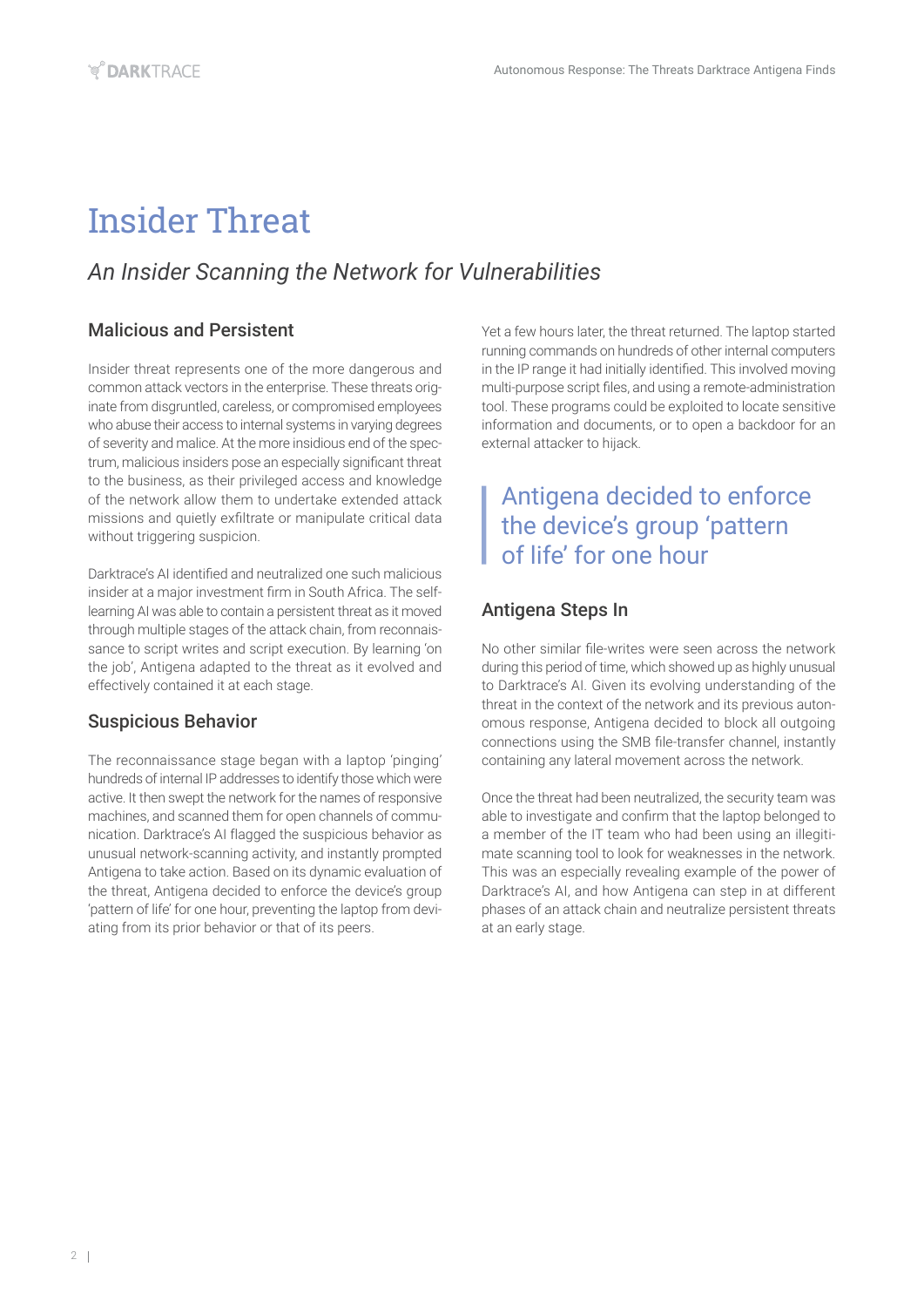## Zero-Day Trojan

## *Suspicious Download and Connections*

#### Novel Strain of Malware

While legacy security tools can often identify known threats that have already been discovered 'in the wild', artificial intelligence can uniquely spot the weak and subtle signals of a never-before-seen cyber-threat. This capability has become necessary in recent years, as advanced cyber-criminals continue to develop novel tactics, techniques, and procedures specifically designed to evade controls that have been pre-programmed with signatures of past attacks.

Darktrace's ability to react to these subtle indicators was critical for an American manufacturer of industrial IoT controls, when it was hit by a zero-day trojan.

At 1:30pm on a Thursday, the AI alerted the company's IT Manager to a suspicious download of a file named 'OfficeActive.bin'. While the file looked like a Microsoft product, Darktrace indicated that the file was being downloaded from an unidentified source that was 100% rare for the network.

While the file looked like a Microsoft product, Darktrace indicated that the file was being downloaded from an unidentified source that was 100% rare for the network

#### Building Trust in AI Response

Antigena was configured in 'Passive Mode' at the time – a starter mode that restricts the AI to communicating what it would have done in response to the threat, without actually taking action  $-$  enabling the team to build trust in the system's decision-making. The IT team was able see how Antigena would have stopped the attack at an early stage, and also how it adapted to a novel threat as it escalated.

In response to the highly unusual pattern of activity, Antigena first recommended enforcing the device's group 'pattern of life' for two hours, which would have stopped the threat in its tracks while sustaining normal operations.

As it observed more suspicious downloads, Antigena escalated its response, enforcing the device's individual 'pattern of life' for five minutes. And when the device attempted to make a new external connection, Antigena responded again, suggesting that the AI surgically block all outgoing connections from the device for one hour.

### Remediating the Threat

Within minutes of identifying the alert, the IT Manager had contacted the end user and performed an emergency recompose to remediate the threat on the machine. The entire process was completed within 20 minutes. Once the threat had been neutralized, the IT Manager copied the trojan's URL and file name into Virus Total to check whether the threat had been observed and recorded elsewhere. The search came up with nothing, confirming that this was indeed a zero-day trojan uniquely discovered by Darktrace's AI.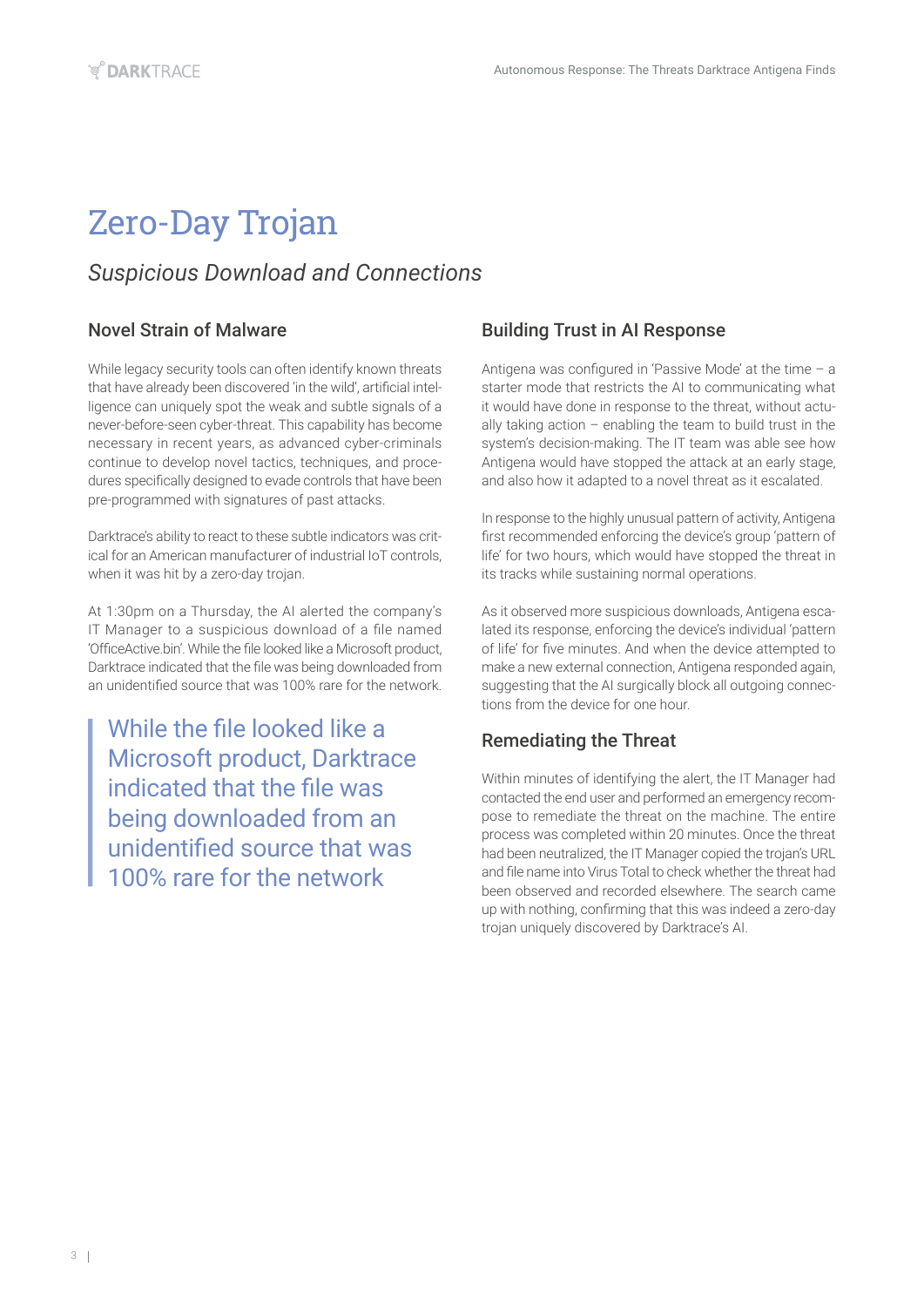## IoT Hack: CCTV

## *Corporate Espionage?*

### Compromised Security Camera

The increasing connectivity of everyday devices has introduced a significant blind spot in the enterprise. IoT devices, often designed with unintegrated, basic security controls, are routinely targeted by threat actors and used as stepping stones into the network.

At a Japanese investment consultancy, Darktrace discovered that an internet-connected CCTV system had been infiltrated by unknown attackers. The perpetrators had used the device to gain a foothold into the network, and could watch all of the camera's video recordings from there. Installed to monitor the entire office space, from the CEO's office to the boardroom, the camera instead became a security risk itself.

## The AI fought back at machine-speed, preventing a serious breach

#### Quick Reaction

Darktrace's AI quickly detected that something was amiss. Massive volumes of data were observed moving to and from the unencrypted CCTV server, as the attacker gathered data in preparation to exfiltrate sensitive information.

At the point when the attacker tried to exfiltrate the data, Antigena took rapid and precise defensive action. The system decided to surgically block data movement from the device to an external server – while still allowing the CCTV to operate in its intended capacity.

The AI fought back at machine-speed, preventing a serious breach of market-sensitive information. By taking proportionate action to contain the attack at an early stage, Antigena gave the security team vital time to investigate and remediate the threat before any damage was done.

## IoT Hack: Smart Locker

## *Sensitive Customer Data Targeted*

### IoT Vulnerability

At an amusement park in North America, a threat actor attempted to steal sensitive customer data via a vulnerable IoT device: a 'smart' locker used by visitors to store personal belongings.

As part of its default setting, the smart locker regularly established contact with the supplier's third-party online platform. The threat actor identified the source of this automated process, and hijacked it to compromise the device.

### Low and Slow

Darktrace's AI spotted the attack shortly after the locker started sending an unusual quantity of unencrypted data to a rare external site. The connections were timed in accordance with the device's regular communications with the supplier's platform, suggesting that this was a 'low and slow' attack specifically designed to evade rules-based security defenses.

By continuously analyzing the communications in relation to the locker's prior behavior and that of its peers, Darktrace's AI determined that an AI cyber response was required. Within seconds, Darktrace Antigena took action, intelligently blocking all outgoing connections from the compromised device, giving the security team time to remediate the threat and prevent any exfiltration.

For this amusement park and others, Darktrace's cyber AI has neutralized countless 'low and slow' attacks at an early stage. By learning 'on the job', the system spots subtle threats that other tools miss. It continuously revises its understanding in light of new evidence, and generates autonomous actions that adapt to the threat as it unfolds.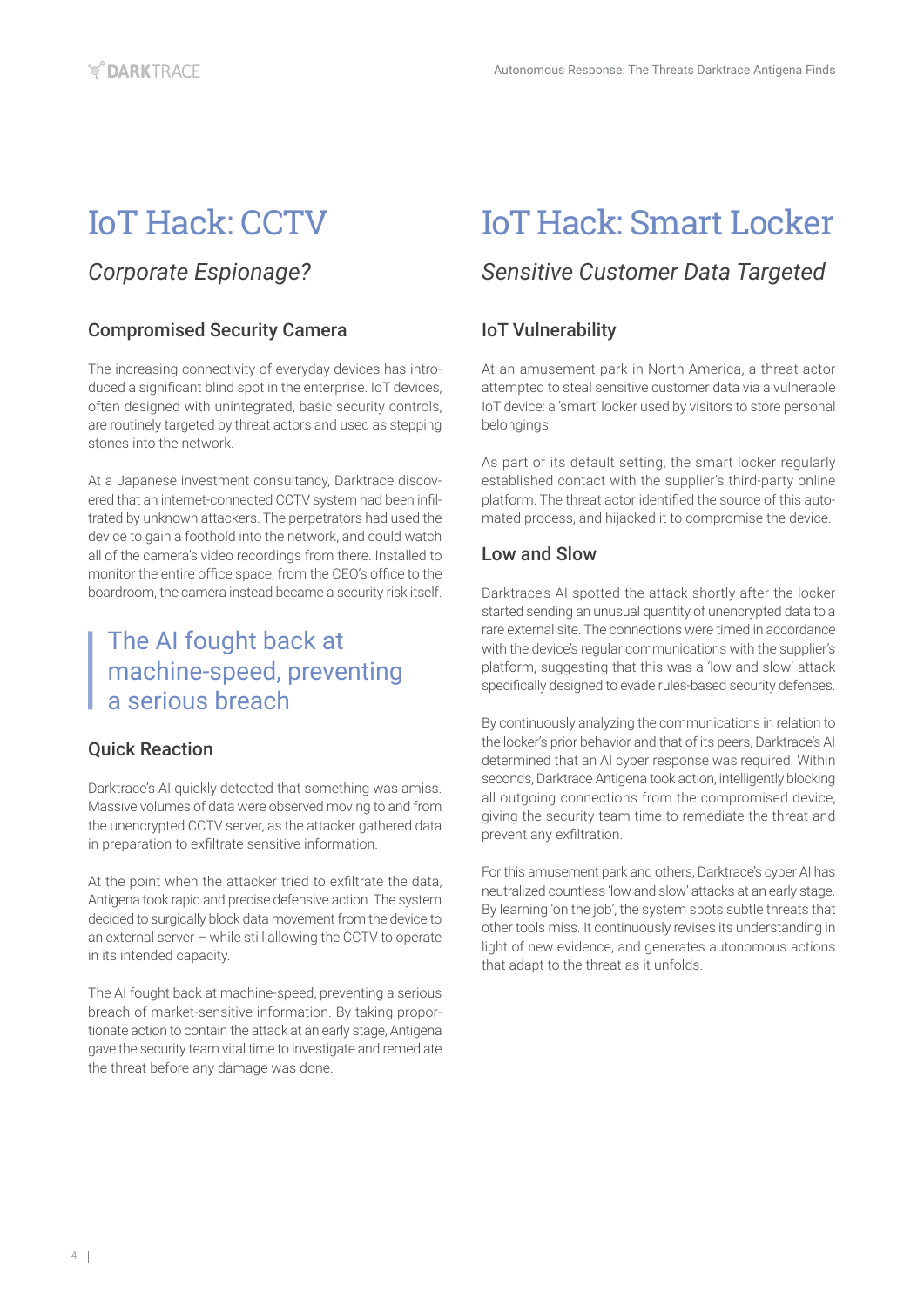## Ransomware

## *Fast and Deadly*

### Automated Extortion

At 7:05pm on a Friday, an employee at a large telecommunications firm accessed his personal email from a corporate smartphone and was tricked into downloading a malicious file containing ransomware. Seconds later, the device began connecting to an external server on the Tor network.

Darktrace AI responded in moments. Just nine seconds after the start of the SMB encryption activities, Darktrace raised a prioritized alert signifying that the anomaly required immediate investigation. As the behavior persisted over the next few seconds, Darktrace revised its judgment and activated Antigena.

While the security team had left the office for the weekend, Darktrace Antigena responded autonomously, interrupting all attempts to write encrypted files to network shares. This instantly neutralized the threat before it could spread across the telco's sprawling infrastructure, giving the security team time to catch up.

As automated strains of ransomware continue to emerge on the Dark Web and in corporate networks around the world, organizations will need to fight back with AI to keep pace. Here as elsewhere, Darktrace's cyber AI response has become a critical component in the fight – containing fastacting attacks before they have time to encrypt critical data and bring the business to a halt.

While the security team had left the office for the weekend, Darktrace Antigena responded autonomously, interrupting all attempts to write encrypted files to network shares.

# Spear Phishing

## *A Targeted Email Attack*

### Email Attack

A well-known municipality in the United States recently fell victim to a targeted email-borne attack. While most phishing emails are launched as part of indiscriminate 'drive-by' campaigns, this campaign bore the markings of a coordinated and sophisticated cyber-crime. Each email was well-crafted and tailored to the intended recipient. The threat actor had also gotten hold of the city's address book, as the attack was delivered to recipients alphabetically, from A to Z.

Yet while each email appeared harmless and was customized to the recipient, the messages all contained a malicious payload hiding behind a button that was variously disguised as a link to Netflix, Amazon, and other trusted services.

## Antigena spotted the campaign at the letter 'A', legacy tools woke up to the threat at 'R'

### Hidden Links

Darktrace's AI was able to analyze these hidden links in connection with the normal 'patterns of life' of the intended recipients in the network. When the first email came through, Antigena immediately recognized that neither the recipient nor anyone in his peer group or the rest of the city's staff had visited that domain before. Antigena instantly raised a high-confidence alert, and suggested autonomously locking each link as it entered the network.

Interestingly enough, the fact that Antigena was deployed in 'Passive Mode' provided plain and concrete evidence of the system's ability to thwart subtle attacks that other tools miss: while Antigena spotted and sought to neutralize the campaign at the letter 'A', the security team's legacy tools woke up to the threat at 'R.' In 'Active Mode', Antigena would have neutralized the attack before it could reach a single user.